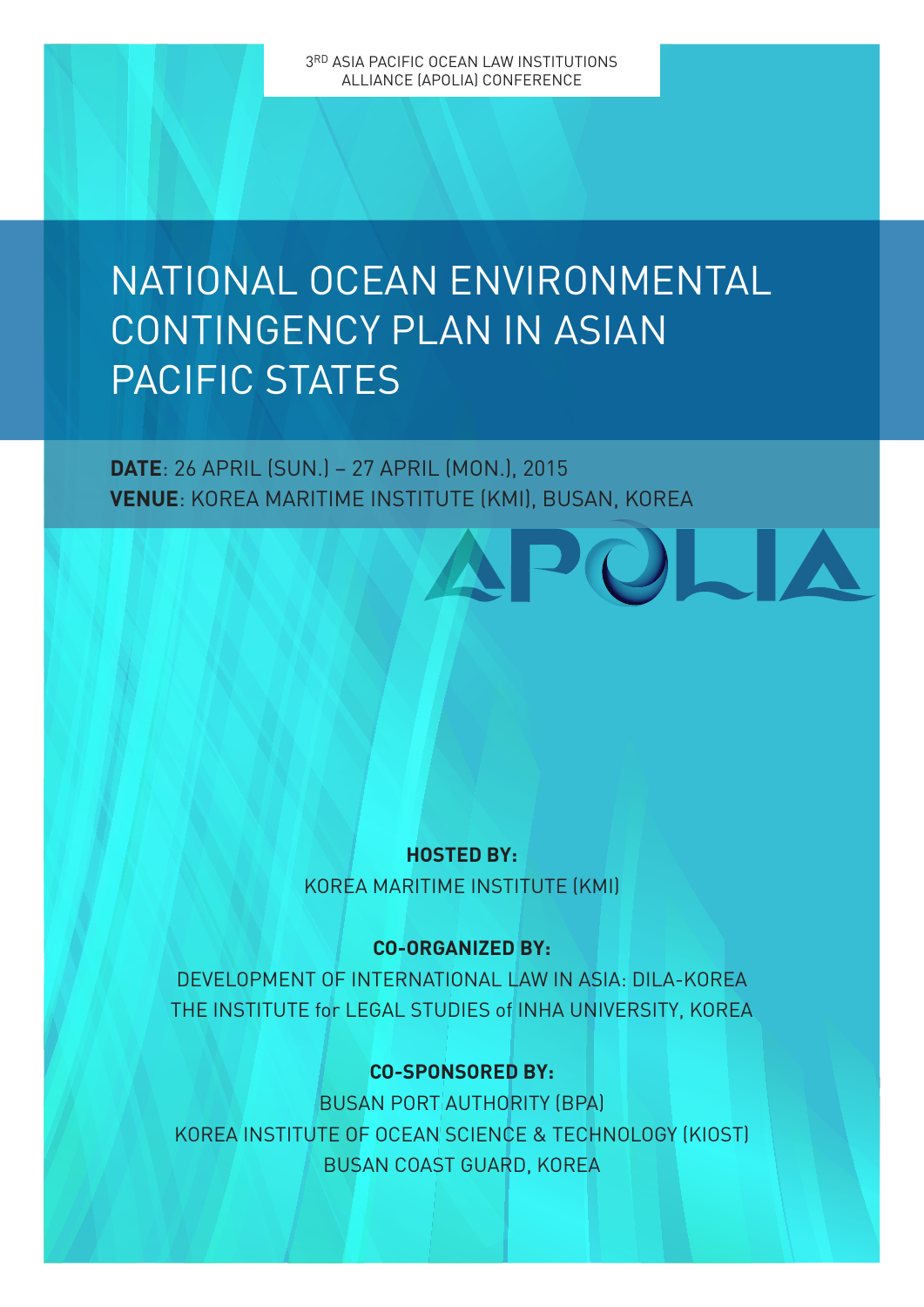#### SUNDAY, 26 APRIL

#### VENUE: SEACLOUD HOTEL, BUSAN

- 16:00-18:00 **APOLIA Institutional Meeting**
- 19:00-21:00 **Welcome Reception**

## MONDAY, 27 APRIL

| 09:30-09:40     | <b>Opening Ceremony</b><br>- Sung-gwi KIM (President, Korea Maritime Institute (KMI), KOREA)<br>- Joon Soo JON (Chairman, Port Committee, Busan Port Authority (BPA);<br>Chair Professor, Sogang University, KOREA)                                                                                                                                                                                                                                        |
|-----------------|------------------------------------------------------------------------------------------------------------------------------------------------------------------------------------------------------------------------------------------------------------------------------------------------------------------------------------------------------------------------------------------------------------------------------------------------------------|
|                 | Moderated by:<br>- Seokwoo LEE (Chairman, DILA-KOREA; Professor of Law, Inha University<br>Law School, KOREA)                                                                                                                                                                                                                                                                                                                                              |
| $09:40-10:00$   | <b>Overview</b><br>- Anastasia TELESETSKY (Professor, School of Law, University of Idaho,<br>USA): "UNCLOS Article 198 and 199 - Moving from Disaster Relief to<br>Disaster Risk Reduction?"                                                                                                                                                                                                                                                               |
| $10:00 - 10:20$ | Coffee Break (Group Photo)                                                                                                                                                                                                                                                                                                                                                                                                                                 |
| $10:20 - 12:00$ | <b>Panel One: Northeast Asia</b><br>Moderator:<br>- Ted McDORMAN (Professor of Law, University of Victoria, CANADA;<br>Editor-in-Chief, Ocean Development and International Law)                                                                                                                                                                                                                                                                           |
|                 | Panelists:<br>- Keyuan ZOU (Harris Professor of International Law, Lancashire Law<br>School, University of Central Lancashire, UK; Hengyi Visiting Chair<br>Professor, Guanghua Law School, Zhejiang University, CHINA): "China"<br>- Chie KOJIMA (Professor, Faculty of Law, Musashino University, JAPAN):<br>"Japan"<br>- Jee Hyun CHOI (Senior Researcher, Maritime Territory Research Center,<br>Korea Maritime Institute (KMI), KOREA): "South Korea" |
| 12:00-13:00     | Luncheon                                                                                                                                                                                                                                                                                                                                                                                                                                                   |
| $13:00 - 15:00$ | <b>Panel Two: Southeast Asia</b><br>Moderator:<br>- Clive SCHOFIELD (Professor and Director of Research, Australian<br>National Centre for Ocean Resources and Security (ANCORS), University<br>of Wollongong, AUSTRALIA)                                                                                                                                                                                                                                  |